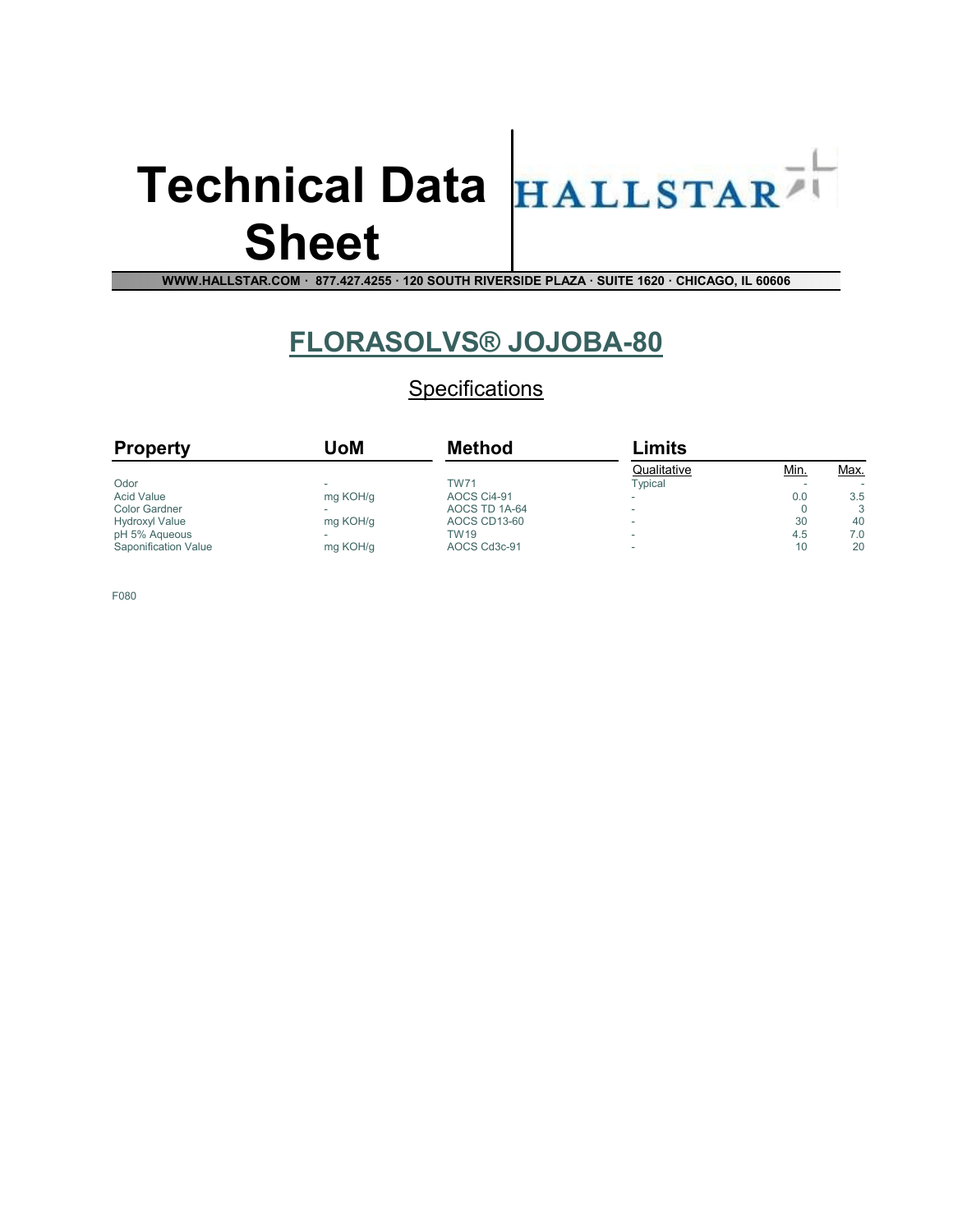# Sheet



WWW.HALLSTAR.COM · 877.427.4255 · 120 SOUTH RIVERSIDE PLAZA · SUITE 1620 · CHICAGO, IL 60606

### FLORASOLVS® JOJOBA-120

**Specifications** 

| <b>Property</b>       | UoM      | <b>Method</b> | Limits      |             |             |
|-----------------------|----------|---------------|-------------|-------------|-------------|
|                       |          |               | Qualitative | <u>Min.</u> | <u>Max.</u> |
| Odor                  |          | <b>TW71</b>   | Typical     |             | ۰           |
| <b>Acid Value</b>     | mg KOH/g | AOCS Ci4-91   |             | 0.0         | 3.5         |
| <b>Color Gardner</b>  |          | AOCS TD 1A-64 |             | 0.0         | 3.0         |
| <b>Hydroxyl Value</b> | mg KOH/g | AOCS CD13-60  |             | 20.00       | 35.00       |
| pH 5% Aqueous         |          | <b>TW19</b>   |             | 4.5         | 7.0         |
| Saponification Value  | mg KOH/g | AOCS Cd3c-91  |             | 8.00        | 12.00       |

F120